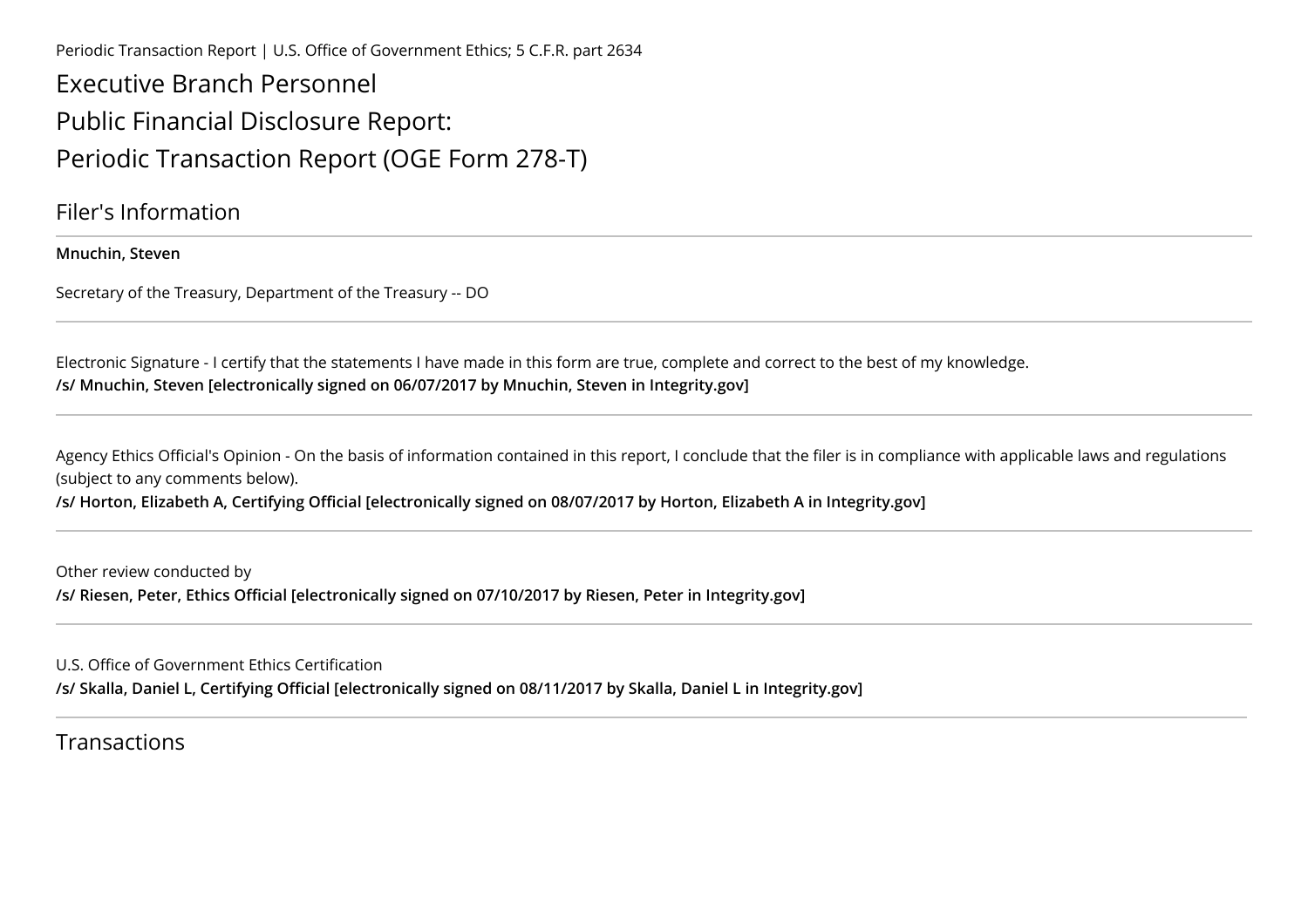| #              | <b>DESCRIPTION</b>                                 | <b>TYPE</b> | <b>DATE</b> | <b>NOTIFICATION</b><br><b>OVER 30 DAYS</b><br><b>AGO</b> | <b>AMOUNT</b>                 |
|----------------|----------------------------------------------------|-------------|-------------|----------------------------------------------------------|-------------------------------|
| $\mathbf{1}$   | Dune Real Estate Partners LLC                      | Sale        | 05/11/2017  | No                                                       | $$1,000,001 -$<br>\$5,000,000 |
| $\overline{2}$ | Dune Real Estate Partners LLC - DT                 | Sale        | 05/11/2017  | <b>No</b>                                                | Over \$1,000,000              |
| 3              | Dune Real Estate Partners II LLC                   | Sale        | 05/11/2017  | No                                                       | $$1,000,001 -$<br>\$5,000,000 |
| 4              | Dune Real Estate Partners II LLC - DT              | Sale        | 05/11/2017  | <b>No</b>                                                | Over \$1,000,000              |
| 5              | Dune Capital Partners III LLC                      | Sale        | 05/11/2017  | <b>No</b>                                                | \$5,000,001 -<br>\$25,000,000 |
| 6              | Dune Capital Partners III LLC - DT                 | Sale        | 05/11/2017  | <b>No</b>                                                | Over \$1,000,000              |
| $\overline{7}$ | Dune Entertainment Partners LLC                    | Sale        | 05/11/2017  | No                                                       | $$100,001 -$<br>\$250,000     |
| 8              | Dune Entertainment Partners LLC - DT               | Sale        | 05/11/2017  | <b>No</b>                                                | $$100,001 -$<br>\$250,000     |
| 9              | Berry Ventures, Inc.                               | Sale        | 05/11/2017  | <b>No</b>                                                | \$1,001 - \$15,000            |
| 10             | Halo WeWin II LLC                                  | Sale        | 05/10/2017  | <b>No</b>                                                | $$100,001 -$<br>\$250,000     |
| 11             | Halo WeWin II LLC - DT                             | Sale        | 05/10/2017  | No                                                       | $$100,001 -$<br>\$250,000     |
| 12             | <b>Stormchaser Partners LLC</b>                    | Sale        | 05/09/2017  | <b>No</b>                                                | \$500,001 -<br>\$1,000,000    |
| 13             | Stormchaser Partners LLC - DT                      | Sale        | 05/09/2017  | No                                                       | \$500,001 -<br>\$1,000,000    |
| 14             | SERITAGE GROWTH PROPERTIES CLASS A - 2000<br>Trust | Sale        | 05/08/2017  | No                                                       | $$100,001 -$<br>\$250,000     |
| 15             | SERITAGE GROWTH PROPERTIES CLASS A                 | Sale        | 05/08/2017  | <b>No</b>                                                | $$100,001 -$<br>\$250,000     |
| 16             | SERITAGE GROWTH PROPERTIES CLASS A - 2000<br>Trust | Sale        | 05/10/2017  | No                                                       | Over \$1,000,000              |
| 17             | SERITAGE GROWTH PROPERTIES CLASS A                 | Sale        | 05/10/2017  | No                                                       | \$1,000,001 -<br>\$5,000,000  |